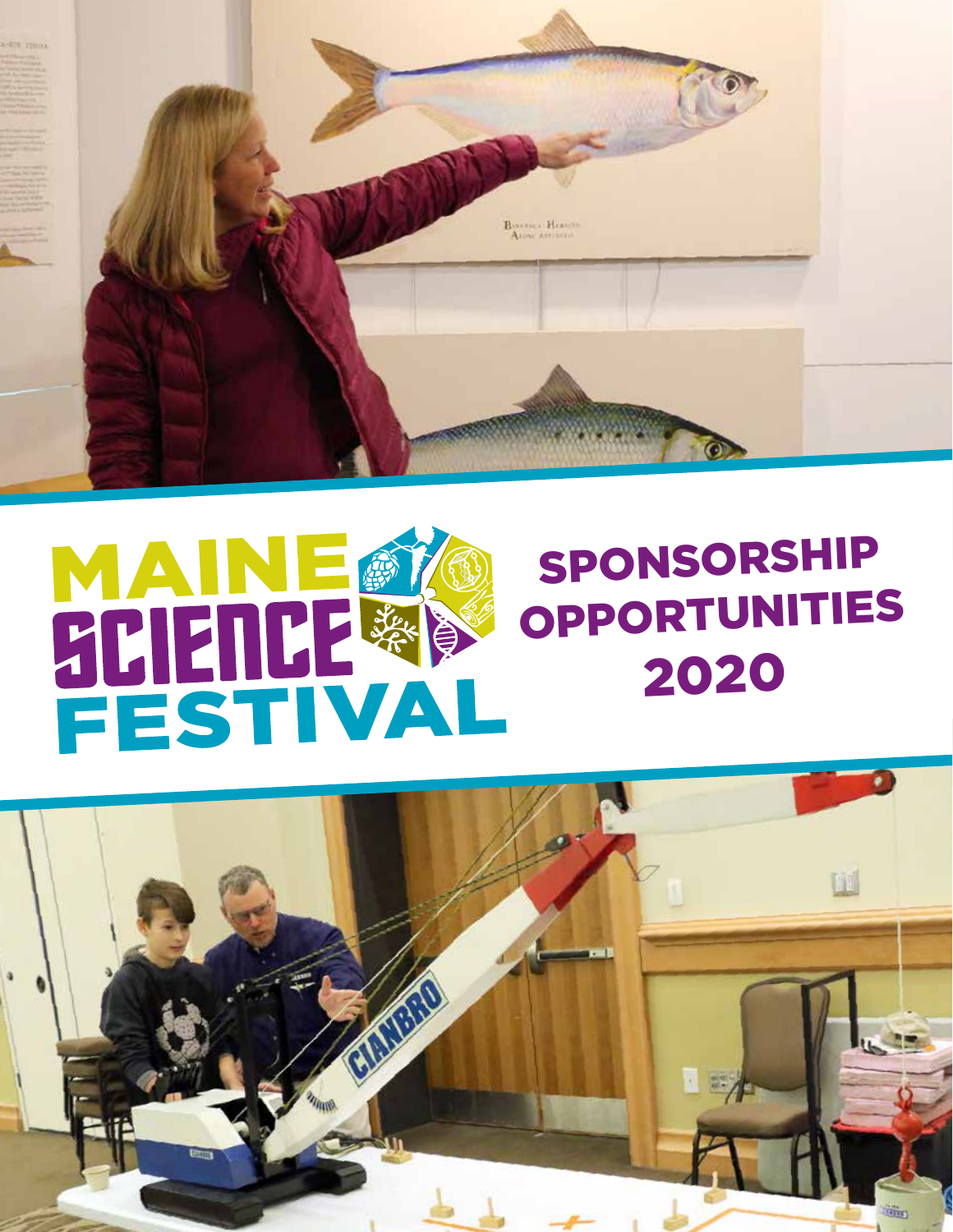

### **6th Annual Maine Science Festival March 18-22, 2020 • Bangor, ME**

# Why sponsor?

The **Maine Science Festival** (MSF), an independently funded program of the Maine Discovery Museum, is the first and only science festival in Maine. The MSF launched in 2015 and is a celebration of the national and world leading science by the Mainers who do it. We host more than 70+ activities and events throughout Downtown Bangor and the Cross Insurance Center over five days. With talks in bars, forums, shows, art exhibits, and an array of workshops and hands-on activities we bring Maine science to the public.

The MSF is the only multi-day event in Maine that brings together a vast array of science AND Mainers of all ages and interests. At the MSF, festival-goers can expect an innovative approach to celebrating and understanding the remarkable science happening all over Maine, by both individuals and organizations.



**Collaboration:** The Maine Science Festival provides a unique opportunity for science-based organizations throughout the state to work together to showcase the vast science, engineering, and innovation in Maine.

Audiences: Evaluation data from the MSF and other science festivals has illustrated an increase in engagement of traditionally hard to reach audiences (adults ages 18-35 and low-income families). In addition, the MSF audience reaches across economic and educational lines, with representation from all groups attending MSF events. By sponsoring the MSF, your organization will be part of our mission: celebrating and highlighting the world-leading science happening in Maine. Your support will allow us to continue to move Maine forward and inspire new audiences of all kinds to engage with science, engineering, technology, and innovation in a multitude of ways.

**Sponsoring the MSF is an ideal way to support innovation across science, engineering, and technology in Maine and help provide inspiration and understanding to all Mainers.**

*For more information contact Kate Dickerson, Director kdickerson@mainesciencefestival.org or visit: www.mainesciencefestival.org*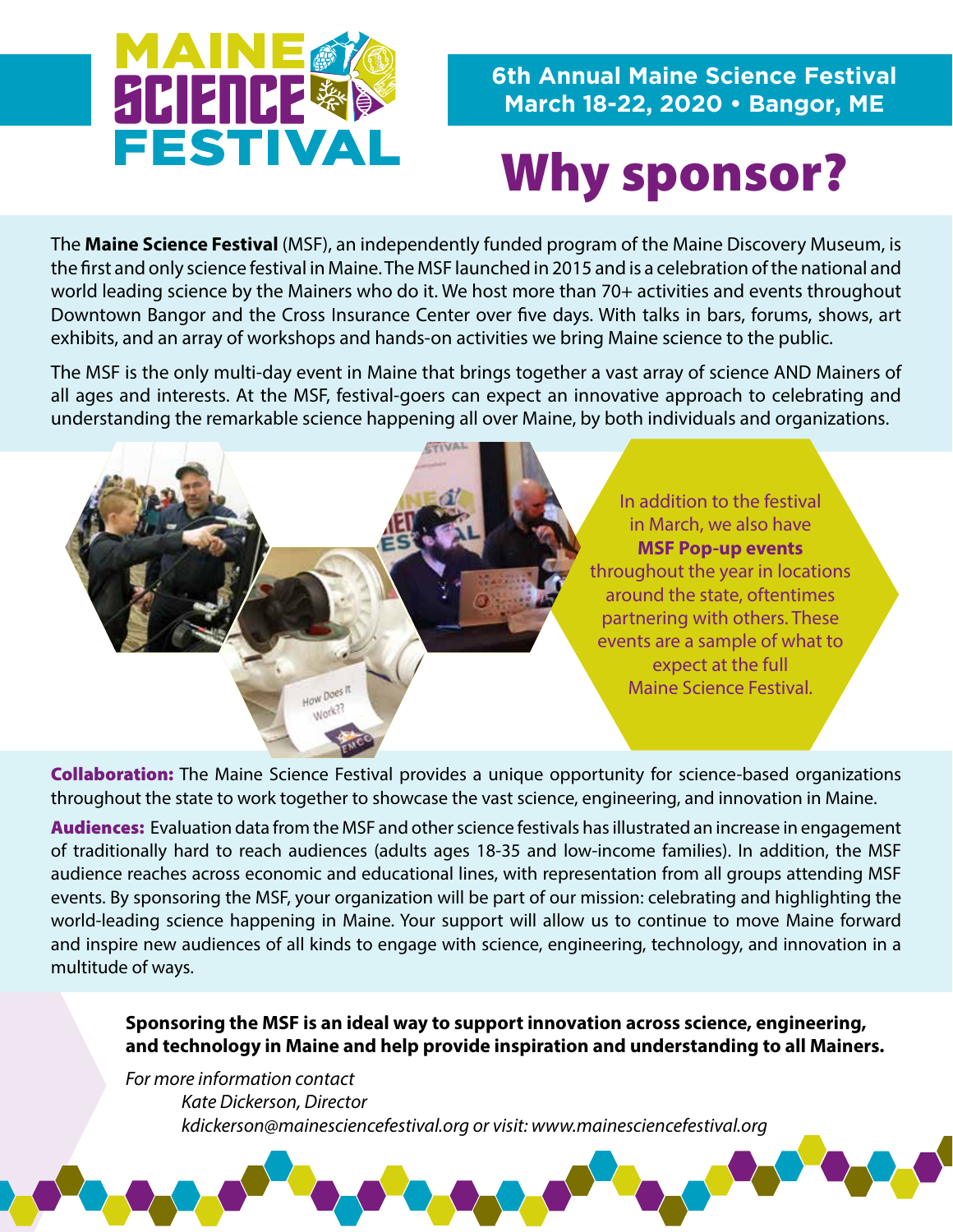Sponsorship Levels

#### **Presenting Sponsor:**

#### **\$50,000** (Limit one)

The top-level sponsorship of \$50,000 identifies you as the **Presenting Sponsor of the MSF** ("The 2020 Maine Science Festival, presented by ABC, Inc.") **AND an exhibit sponsor with the Maine Discovery Museum**. The promotional material for the MSF will identify you within the MSF logo (as "presented by" with your name or logo). The Presenting Sponsor also receives specific sponsorship identification with an exhibit at the Maine Discovery Museum (our parent organization), as well as all LEAD SUPPORT SPONSOR benefits available to MDM sponsors.

 $\blacksquare$ 

#### **Atmospheric Sponsor:**

#### **\$20,000** (Limit two)

An Atmospheric Sponsor level identifies you as a sponsor of the **five day March festival** and **all MSF Pop-Up events**  held throughout the year<sup>1</sup>. MSF Pop-Up events are MSF-type programming (one event rather than 70+) that happen throughout Maine, generally from September through June. We produced 12 MSF Pop-up events in 2018-2019, and have new organizations and researchers initiating partnerships with us to produce MSF Pop-up events for 2019-2020. We expect to produce at least 12 MSF Pop-up events for 2019-2020.

1*Please note: MSF Pop-up Events sponsorships are only available to those atmospheric sponsors who provide monetary support.*

#### **Giga Sponsor:**

#### **\$15,000** (Limit one)

A Giga Sponsor supports the **MSF headliner event**. The 2020 headliner is the world premiere of the MSF-commissioned piece *The Warming Sea*, in conjunction with the Bangor Symphony Orchestra's March Masterworks IV concert Sounds of the Sea; a Maine Bicentennial event. The Giga Sponsor is also the **MSF App sponsor**, which provides programming information about the five day festival in March and MSF Pop-up events throughout the year.

#### **Metamorphic Sponsor:**

#### **\$10,000** (Limit one)

A Metamorphic Sponsor supports the **Friday Field Trip Day**. This is a half-day+ of MSF programming, geared specifically to 7th and 8th grade students, allows them to learn about Maine science, engineering, and technology from the companies and people doing it. In past years, the Field Trip day has filled up within three weeks of registration opening necessitating a waiting list for the following year, and has included students from Presque Isle to York.

#### **Evolutionary Sponsor:**

#### **\$8,000** (Limit six)

An Evolutionary Sponsor supports one of the following **MSF Showcase Events**<sup>2</sup>: MSF Science Trivia, Science on Tap, 5 Minute Genius, Tech Night, Exploration Station, and Science Board Gaming.

2*Please note: MSF Showcase events happen every year, with new presenters, activities, and experiences for festival goers. These events provide a sample of the different kinds of events available to experience at the MSF.*

#### **Genetic Sponsor:**

#### **\$5,000** (Limit 10)

A Genetic Sponsor supports **one specific event** during the MSF weekend. The Director will work with each Genetic Sponsor to align with an MSF event that matches the area/interest of the Sponsor.

## **Catalyst Sponsor:**

### **\$3,000**

A Catalyst Sponsor donation supports **transportation** for families from around the state who otherwise wouldn't be able to attend, and/or bus scholarships for the Friday Field Trip Day, as well as providing support for event expenses.

#### **Momentum Sponsor:**

#### **\$1,500**

A Momentum Sponsor donation supports overall event expenses; advertising, entertainment, venues, equipment, etc.

## **Integral Sponsor:**

### **\$500**

An Integral Sponsor donation supports overall event expenses, including advertising, materials, etc.

#### **Elemental Sponsor: \$250 and below**

An Elemental Sponsor donation supports overall event expenses.



*Learn more at www.mainesciencefestival.org*